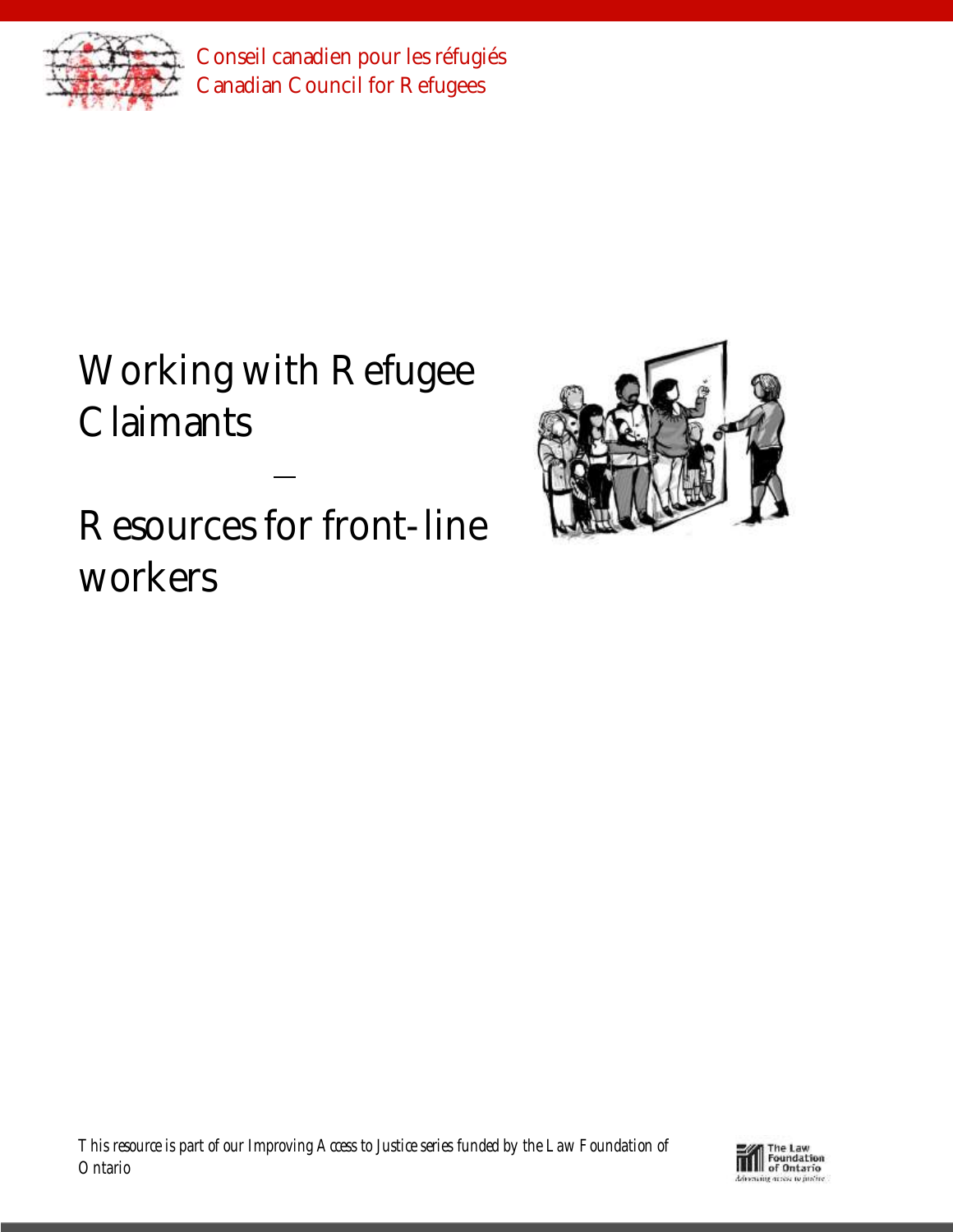# **Introduction**

This information is intended for front line workers who support refugee claimants and other vulnerable migrants. The information here comes from the CCR webinar "Supporting refugee claimants: practical steps" and input from our members working on the ground. Members can access the recording of this webinar here: [ccrweb.ca/en/resources-supporting-refugee-claimants-practical-steps](http://ccrweb.ca/en/resources-supporting-refugee-claimants-practical-steps)

# Using the term "Refugee Claimant"

A "refugee claimant" is a person who has fled their country and is seeking Canada's protection at our borders, or within the country. We do not know whether a claimant is a refugee or not until their case has been decided. CCR advocates continuing using the traditional Canadian term "refugee claimant" rather than "asylum seekers" or "asylum claimants." For more information see our comments on the usage of the term here: [ccrweb.ca/en/refugee-claimants-comment-use-terms](http://ccrweb.ca/en/refugee-claimants-comment-use-terms)

The CCR opposes discrimination against claimants based on their country of origin or the place where they made their claim and is calling for reforms to the refugee determination system to make it fairer for all.

Resource:

G Glossary of terms - CCR: [ccrweb.ca/en/glossary](http://ccrweb.ca/en/glossary)

# **Refugee determination system overview**

The refugee determination process is a complex multi-step process that will vary for each claimant according to factors such as:

- Where they made their claim
- $\heartsuit$  Whether they are eligible to make a claim (more details under "eligibility")
- $\heartsuit$  Their country of origin Designated Country of Origin (DCO)

#### Resources:

 $\heartsuit$  The refugee determination system  $-$  Community Legal Education Ontario (CLEO): [refugee.cleo.on.ca/en/refugee-claim-flowchart](https://refugee.cleo.on.ca/en/refugee-claim-flowchart)

*Illustration of the different steps in the refugee determination process.*

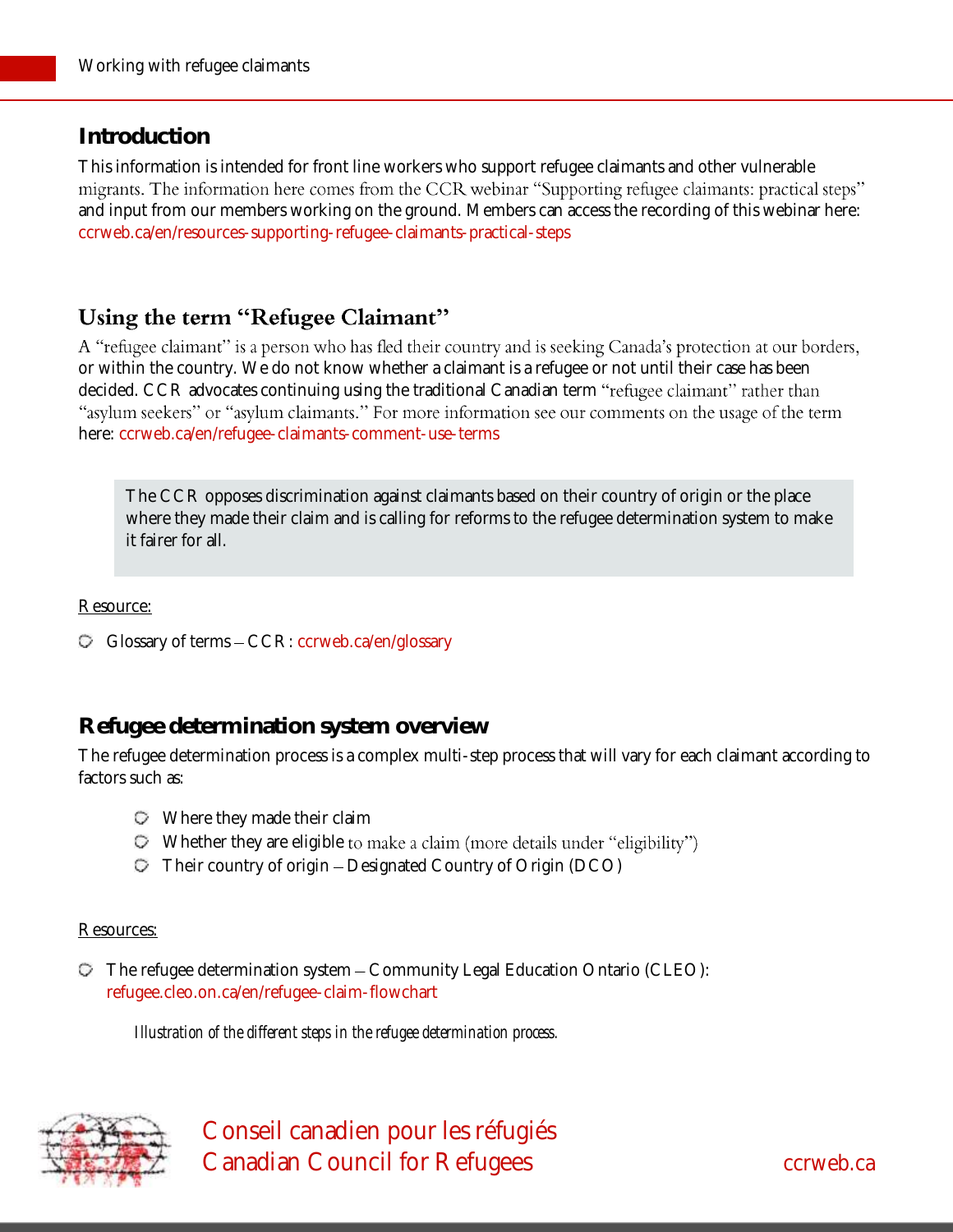Claiming refugee protection in Canada CLEO: [refugee.cleo.on.ca/en/claiming-refugee-protection](http://refugee.cleo.on.ca/en/claiming-refugee-protection-canada)[canada](http://refugee.cleo.on.ca/en/claiming-refugee-protection-canada)

*Practical Q&A intended for claimants themselves for questions regarding forms, delay, requirements and services.*

 $\circ$  Claimant's guide – Immigration and Refugee Board (IRB): [www.irb](http://www.irb-cisr.gc.ca/Eng/RefClaDem/Pages/ClaDemGuide.aspx)[cisr.gc.ca/Eng/RefClaDem/Pages/ClaDemGuide.aspx](http://www.irb-cisr.gc.ca/Eng/RefClaDem/Pages/ClaDemGuide.aspx)

*Guide covering all steps and provisions of the process of claiming refugee status in Canada.*

 $\heartsuit$  "An Introduction to Canada's Refugee Determination System" – IRB: [www.youtube.com/watch?v=gG52QiQr574](https://www.youtube.com/watch?v=gG52QiQr574)

*Video explaining the Refugee determination system of Canada.*

## **Preliminary resources Legal support**

It is very important that refugee claimants seek legal counsel, as the process is complicated and the stakes are very high. Legal counsel can be found through legal aid offices when applicable or through other legal clinics and community resources.

## **Legal aid & community resources**

Many claimants will need to seek legal aid to cover the costs of being represented by a lawyer. Legal aid is a provincial jurisdiction. Not all provinces provide legal aid coverage for refugee claims. When coverage is provided, the criteria and how to apply vary by province. For the listing of all legal aid offices per province please consult this link:

### [www.irb-cisr.gc.ca/Eng/RefClaDem/Pages/ClaDemGuideLegAidJur.aspx](file:///C:/Users/Direction/Documents/myfiles/practical-resources-project/www.irb-cisr.gc.ca/Eng/RefClaDem/Pages/ClaDemGuideLegAidJur.aspx)

Other legal resources available per provinces and/or territory (when applicable):

- **1. Alberta**
- Legal Aid Alberta: 1-866-845-3425, [www.legalaid.ab.ca](file:///C:/Users/Direction/Documents/myfiles/practical-resources-project/www.legalaid.ab.ca) *Legal aid office*
	- **a. Calgary**
- Calgary Legal Guidance: (403) 234-9266, [clg.ab.ca](http://clg.ab.ca/) *Free legal counsel for qualifying refugee claimants*
	- **b. Edmonton**
- Edmonton Community Legal Centre: (780) 702-1725, [www.eclc.ca](http://www.eclc.ca/) *Free legal counsel for qualifying refugee claimants*

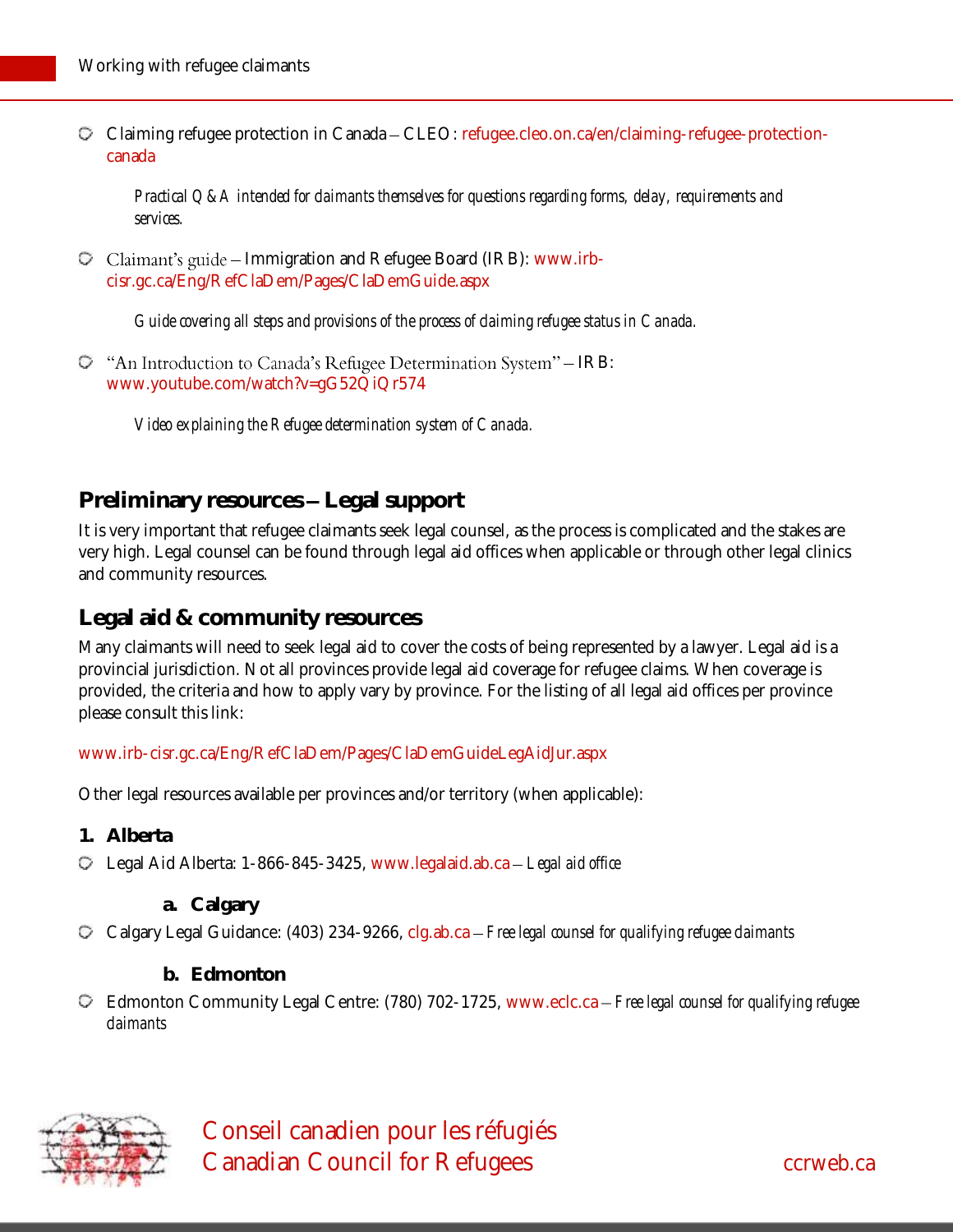- **2. British Columbia**
	- **a. Vancouver**

Legal Services Society: 1-888-601-6076, [www.lss.bc.ca](https://www.lss.bc.ca/) *Legal aid office*

- $\degree$  Law Students' Legal Advice Program: (604) 822-5791, [www.lslap.bc.ca](http://www.lslap.bc.ca/) Free legal counsel
- Access Pro Bono Society, 1-877-762-6664, [accessprobono.ca](http://accessprobono.ca/) *Free legal counsel*
- **3. New Brunswick**
- New Brunswick Refugee Clinic: (506) 204-5781, [nbrc-crnb.ca](http://nbrc-crnb.ca/en/) *Free legal counsel specific for refugees*
- **4. Nova Scotia**
- Halifax Refugee Clinic: (902) 422-6736, [halifaxrefugeeclinic.org](http://halifaxrefugeeclinic.org/) *Free legal counsel specific for refugees*
- **5. Manitoba**
- Legal Aid Manitoba: 1-800-261-2960, [www.legalaid.mb.ca](https://www.legalaid.mb.ca/) *Free legal counsel for qualifying refugee claimants*
- Manitoba Interfaith Immigration Council Inc.: (204) 977-1000, [legalhelpcentre.ca/manitoba-interfaith](http://legalhelpcentre.ca/manitoba-interfaith-immigration-council-inc-miic)[immigration-council-inc-miic](http://legalhelpcentre.ca/manitoba-interfaith-immigration-council-inc-miic) *Free legal counsel specific for refugees including first steps of the refugee claim process*
- **6. Ontario**

Refugee Law Offices, [www.legalaid.on.ca](http://www.legalaid.on.ca/) *Legal aid offices*

- Hamilton: (905) [528-0134](tel:+1-905-528-0134)
- Ottawa: (613) [569-7448](tel:+1-613-569-7448)
- Toronto: (416) 977-8111
- **7. Quebec**

Commission des services juridiques du Québec: (514) 849-3671, [http://www.csj.qc.ca](http://www.csj.qc.ca/) *Legal aid office*

PRAIDA: (514) 284-0054, [csssdelamontagne.qc.ca/soins-et-services/demandeurs-d-asile-praida](https://csssdelamontagne.qc.ca/soins-et-services/demandeurs-d-asile-praida/) *Provides referral to legal counsel*

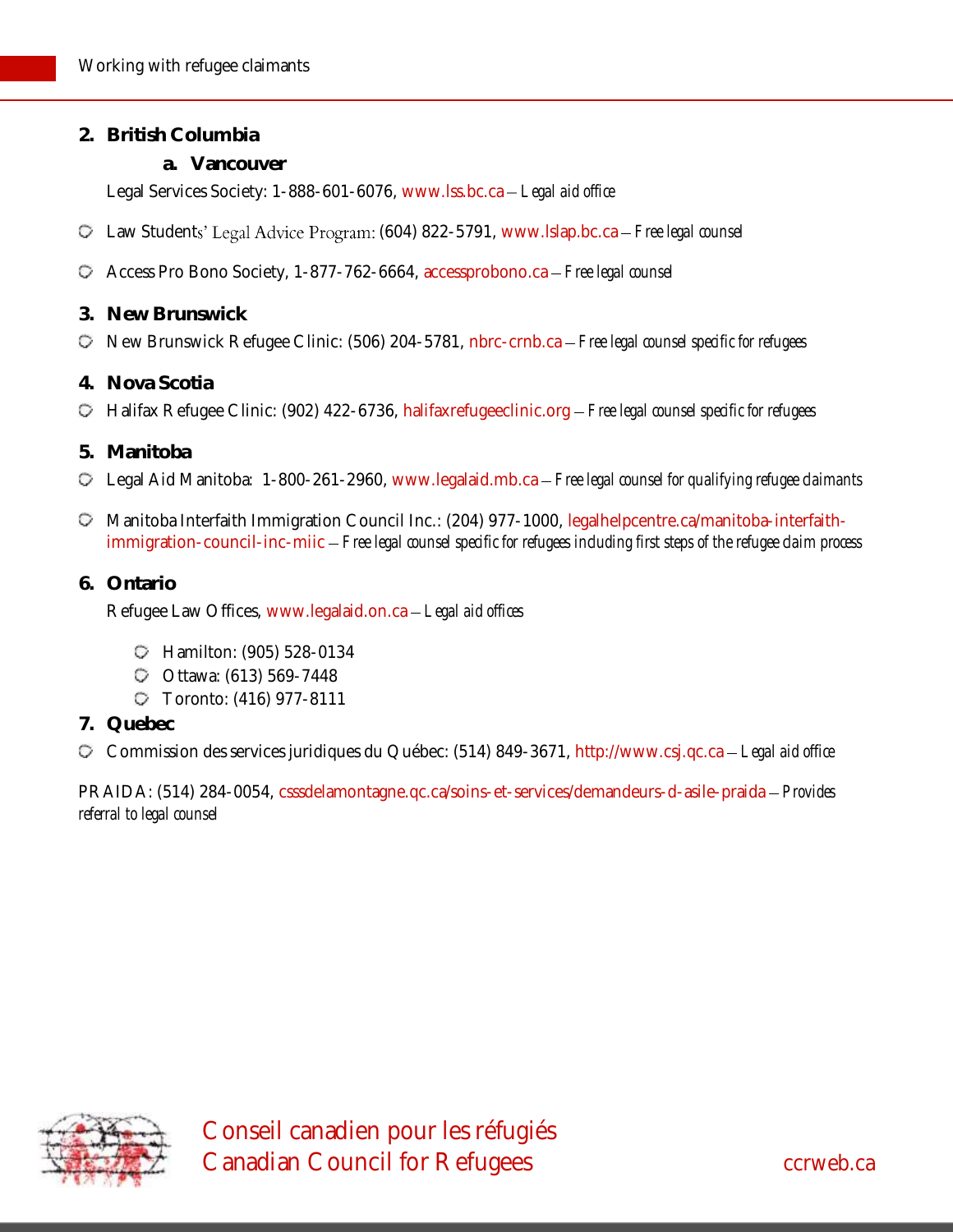# **Step 1: Making a claim**

A refugee claim can be made either at the border when arriving in Canada through an official Port of Entry (POE) which includes airports, land or seaports or once already in the country, as an Inland claim.

**Making an Inland claim vs. a Port of Entry (POE) claim**

| POE                                                                                                                                                                                                                        | INLAND                                                                                                                                                                                                                                                                                                                                                                          |
|----------------------------------------------------------------------------------------------------------------------------------------------------------------------------------------------------------------------------|---------------------------------------------------------------------------------------------------------------------------------------------------------------------------------------------------------------------------------------------------------------------------------------------------------------------------------------------------------------------------------|
| Claimants complete claim forms<br>to make a claim on site with the<br>help of CBSA officers.                                                                                                                               | Claimants complete themselves claim forms and the Basis of Claim<br>form (should be done with a lawyer) and translate all their documents to<br>support the forms. This can potentially take weeks or even months.                                                                                                                                                              |
| The CBSA officer determines<br>eligibility right away or within<br>72 hours of the claim being made.<br>If the claim is eligible, the<br>claimant receives their Refugee<br><b>Protection Claimant Document</b><br>(RPCD). | Claimants request an appointment with a local IRCC office once they<br>have all the forms and documents ready. Waiting times for<br>appointments vary according to each region, but may be 2-3 weeks.<br>The IRCC officer will determine eligibility at the interview. If the<br>claim is eligible, the claimant receives their Refugee Protection<br>Claimant Document (RPCD). |
| The claimant must file the Basis<br>of Claim (BOC) form within 15<br>"calendar days" after claim is<br>found eligible (should be done<br>with legal counsel).                                                              | The Basis of Claim (BOC) is submitted when the claim is made at a<br>local IRCC office.                                                                                                                                                                                                                                                                                         |

#### Resources:

Apply Refugee status from inside Canada - IRCC: [www.cic.gc.ca/english/refugees/inside/apply-how.asp](http://www.cic.gc.ca/english/refugees/inside/apply-how.asp)

*Summary of the two ways to claim refugee protection in Canada.*

 $\heartsuit$  Applying for Refugee Protection from within Canada - IRCC: [www.cic.gc.ca/english/information/applications/protection.asp](http://www.cic.gc.ca/english/information/applications/protection.asp)

**IRCC** Applicant's package: all forms and guidelines.

 $\heartsuit$  IRCC offices in Canada – By appointment only – IRCC: [www.cic.gc.ca/english/information/offices/help.asp](http://www.cic.gc.ca/english/information/offices/help.asp)

*List of IRCC offices per province and territory.*



 Conseil canadien pour les réfugiés Canadian Council for Refugees can be converted as a converted control of the case of the case of the case of the case of the case of the case of the case of the case of the case of the case of the case of the case of the c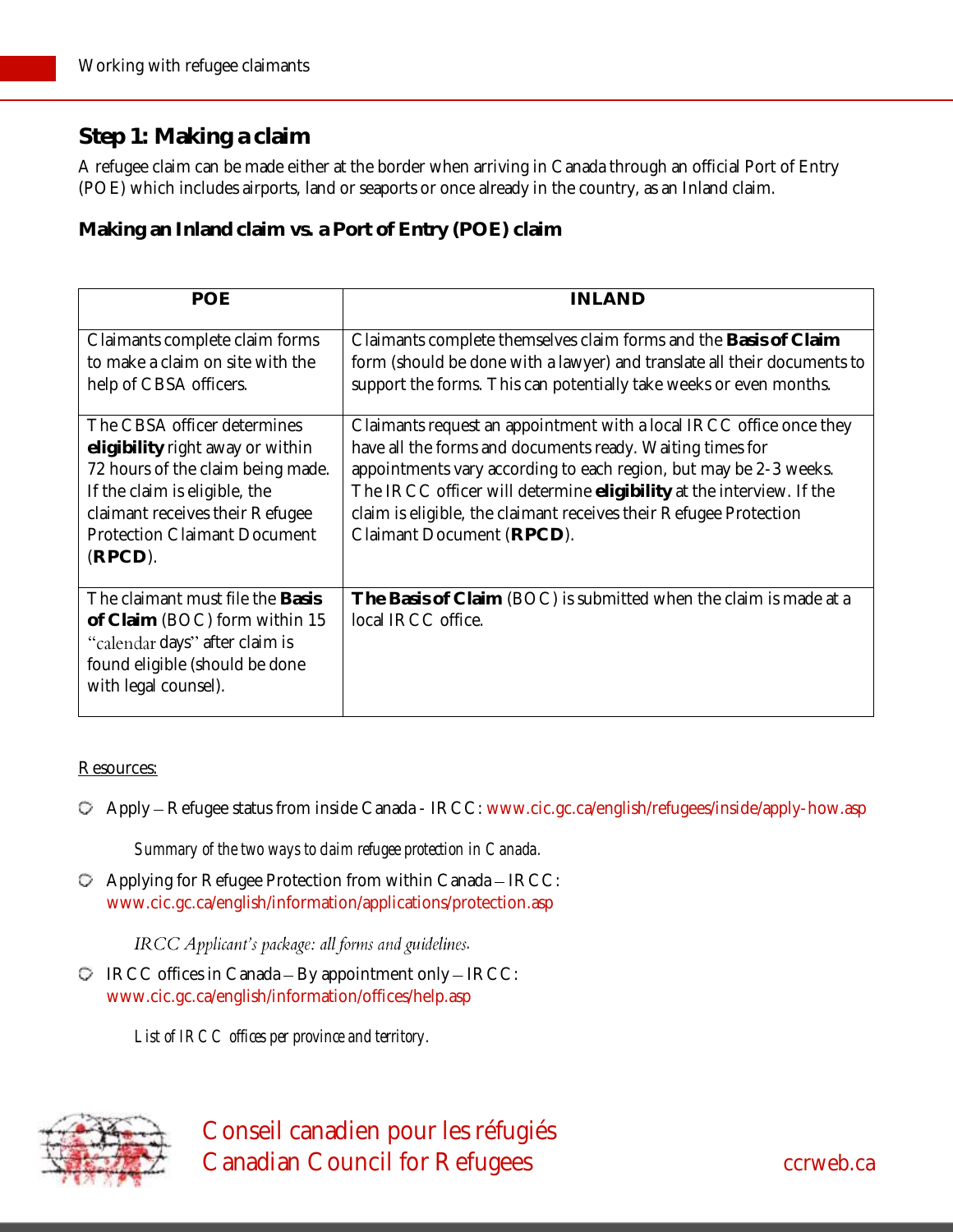# **Step 2: Eligibility**

When making a claim, officers will assess if the claim is eligible.

Grounds of ineligibility:

- The claimant entered (at a POE) from a [Safe Third Country](#page-5-0) (i.e. the USA)
- $\heartsuit$  The claimant already has refugee protection in another country
- $\heartsuit$  The claimant made a previous claim in Canada (including a claim that was found ineligible)
- $\heartsuit$  The claimant is inadmissible on security or certain criminality grounds

**If the claim is found eligible,** the claim will be referred to the Immigration and Refugee Board (IRB) and the claimant will receive a Refugee Protection Claimant Document (RPCD).

The law also specifies that the CBSA or IRCC officer must give the claimant the date of their IRB hearing. However, the IRB is changing scheduling priorities starting January 2018 so the hearing is very unlikely to go ahead on the date given to the claimant at the time of eligibility.

#### Resource:

 $\heartsuit$  Find out if you're eligible – Refugee status from inside Canada – IRCC: [www.cic.gc.ca/english/refugees/inside/apply-who.asp](http://www.cic.gc.ca/english/refugees/inside/apply-who.asp)

*List of eligibility criteria.*

## <span id="page-5-0"></span>**Safe Third Country Agreement (STCA)**

Under the STCA, in force since December 2004, Canada and the US designate each other as "safe" for refugees and establish the principle that refugee claimants should generally seek protection in the first of the two countries that they reach.

Because of the STCA, claimants arriving from the US at any official Canadian land border will be found ineligible to make a claim, unless they meet an exception. People found ineligible under the STCA are almost always immediately returned to the US. The STCA does not apply to people who enter Canada in between official border points: therefore, claimants in the US who are in need of protection cross the border irregularly to make a claim once in Canada.

*Exceptions:*

*The person:*

- $\heartsuit$  Has qualifying family members physically present in Canada
- Is an unaccompanied minor and neither parent (or legal guardian) is in either USA or Canada

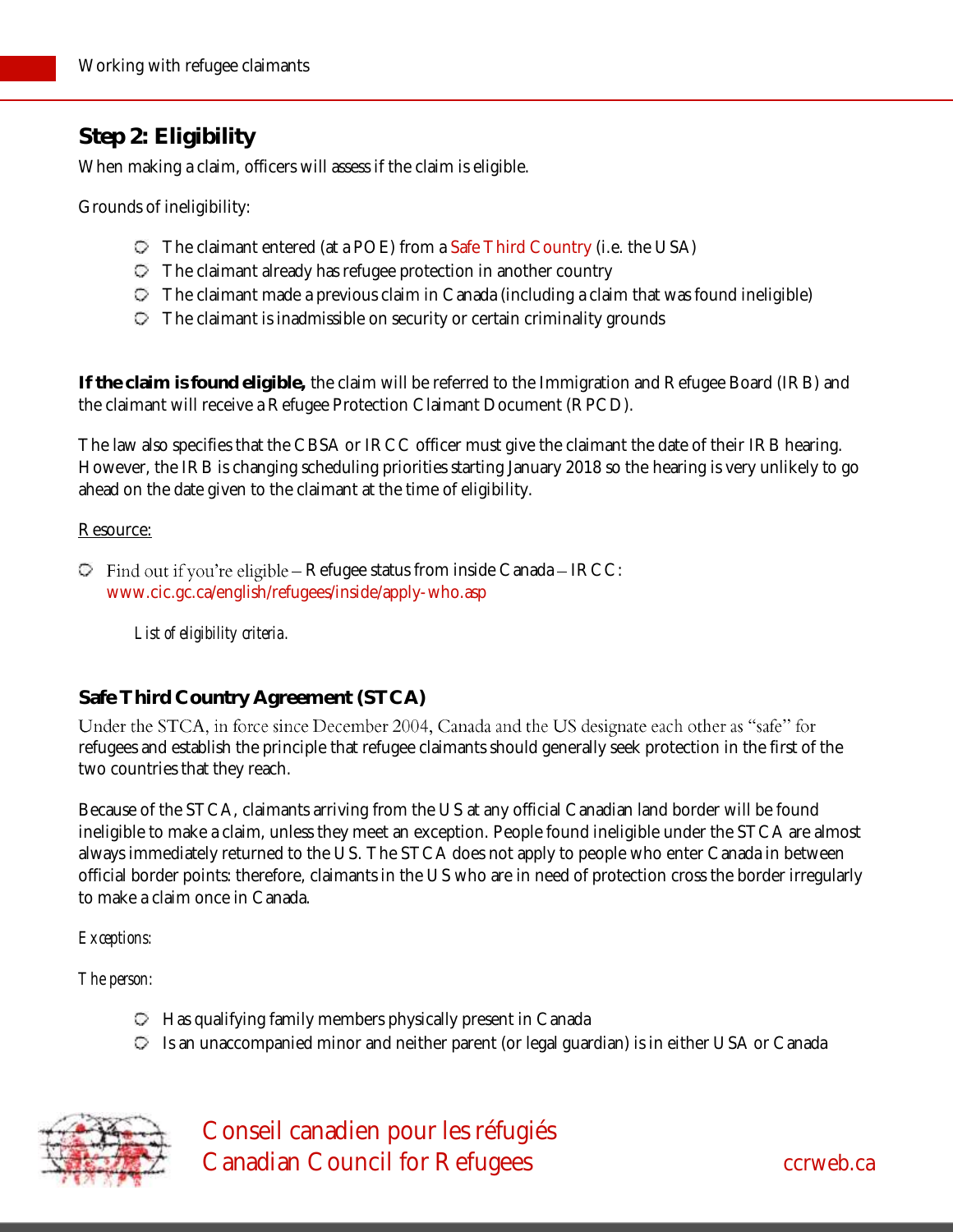- $\heartsuit$  Has a valid Canadian visa
- Is a national of a country where visas are not required to enter Canada but are to enter the USA (e.g. Mexican nationals)
- $\circ$  Is subject to the death penalty

The CCR has been calling for a suspension of the agreement, and is [currently challenging](http://ccrweb.ca/en/safe-third-country-challenge-explanation) the STCA in court.

#### Resources:

**Safe Third Country Agreement – CCR: [ccrweb.ca/en/safe-third-country](http://ccrweb.ca/en/safe-third-country)** 

*Includes a sharable infographic, a FAQ and practical information on the STCA.*

 $\heartsuit$  Information on the STCA for those considering making a claim in Canada entering from the USA  $-CCR$ : [ccrweb.ca/en/refugee-claimants-entering-usa-practical-information](http://ccrweb.ca/en/refugee-claimants-entering-usa-practical-information)

*Offers practical information (in English, French and Spanish) on implications of the STCA depending on type of entry and details regarding exceptions and other important information.*

Canada-U.S. Safe Third Country Agreement - IRCC: [www.canada.ca/en/immigration-refugees](https://www.canada.ca/en/immigration-refugees-citizenship/corporate/mandate/policies-operational-instructions-agreements/agreements/safe-third-country-agreement.html)[citizenship/corporate/mandate/policies-operational-instructions-agreements/agreements/safe-third](https://www.canada.ca/en/immigration-refugees-citizenship/corporate/mandate/policies-operational-instructions-agreements/agreements/safe-third-country-agreement.html)[country-agreement.html](https://www.canada.ca/en/immigration-refugees-citizenship/corporate/mandate/policies-operational-instructions-agreements/agreements/safe-third-country-agreement.html)

*Application and implications of STC and explanations regarding all exceptions.*

#### **Claimants from a Designated Country of Origin (DCO) vs. claimants not from a DCO**

The law specifies that claimants from a DCO are to have their refugee hearing scheduled earlier than for those who are not from a DCO. However, starting in January 2018, the IRB is implementing a new scheduling policy due to the large number of claimants, and the legislated scheduling rules for hearings are no longer being applied.

#### Resources:

Designated Countries of Origin policy IRCC: [www.cic.gc.ca/english/refugees/reform-safe.asp](http://www.cic.gc.ca/english/refugees/reform-safe.asp)

*List of all official countries that have been designated DCO.*

 $\heartsuit$  The refugee determination system  $-\text{CLEO}:$ [refugee.cleo.on.ca/sites/default/files/docs/Refugee%20Claim%20Flowchart2014jan.pdf](http://refugee.cleo.on.ca/sites/default/files/docs/Refugee%20Claim%20Flowchart2014jan.pdf)

*This chart shows the different timelines depending if the claimant is from a DCO or not.*

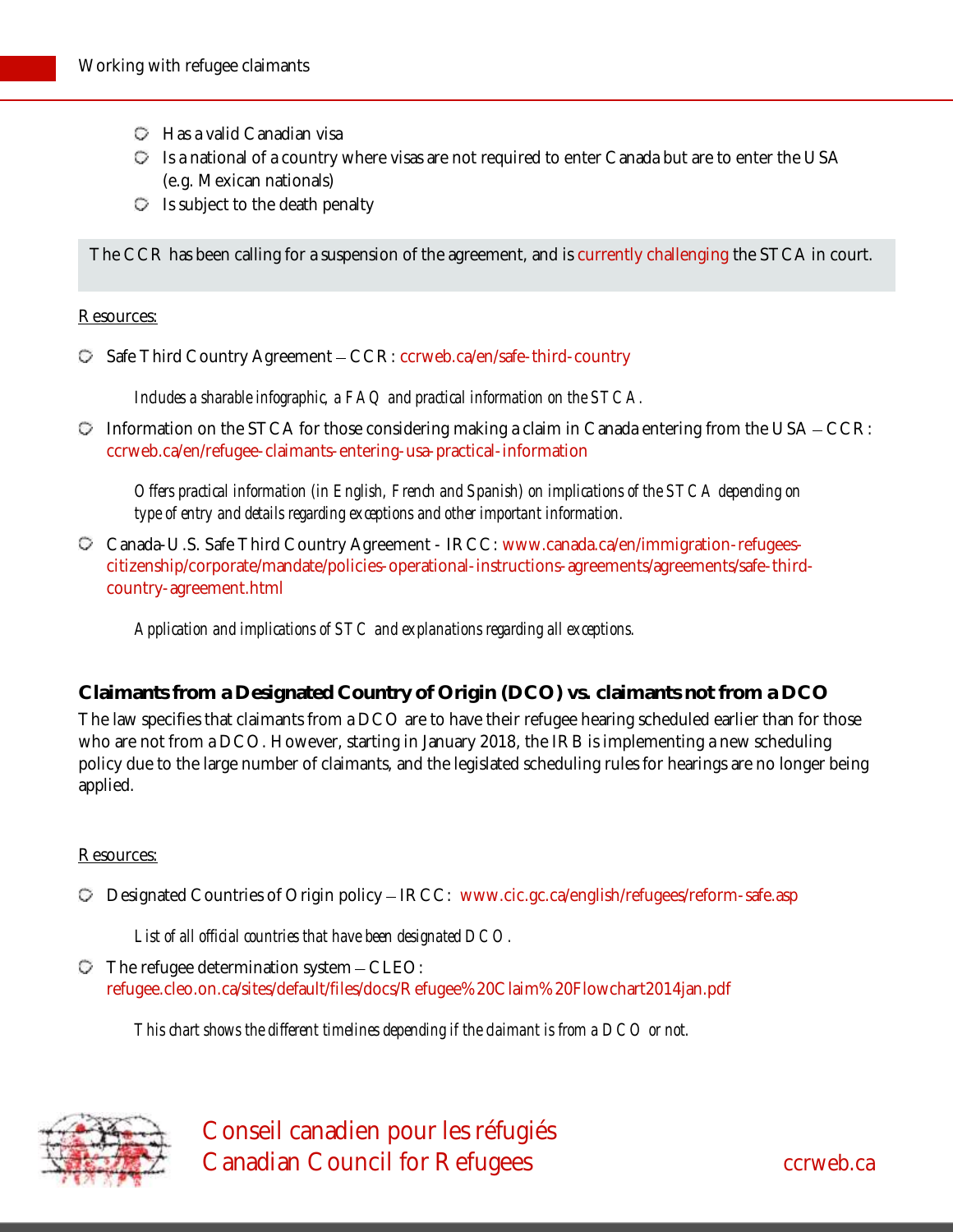## **Refugee Protection Claimant Document (RPCD)**

The RPCD is a document that identifies individuals as refugee claimants and gives them access to provincial and federal services. The RPCD is issued to claimants when a claim is found eligible and the claim is referred to the IRB.

With the RPCD claimants can:

- Apply for Social Assistance
- Access refugee shelters (depends on provincial system)
- $\heartsuit$  Apply for a Work Permit (certain conditions apply)
- Possibly access ESL/FSL classes (in very few cases open to claimants)
- $\heartsuit$  In the case of minors, access education up to high school

#### Resources:

C CCR Member Organizations - CCR: [ccrweb.ca/en/members](http://ccrweb.ca/en/members)

*Listing of all member organizations working with refugees and vulnerable migrants. If you are connected as a member, each organization's profile lists the services they provide.* 

### **British Columbia**

 $\heartsuit$  AMSSA Members – Affiliation of Multicultural Societies and Services Agencies of B.C. (AMSSA): [www.amssa.org/membership/members](file:///C:/Users/Projet2/AppData/Local/Temp/www.amssa.org/membership/members)

*Provides a list of member organizations and societies serving refugees and immigrants in B.C.*

**C** Resource Centre – Refugee Readiness Hub, Immigrant Service Society of British Columbia: [refugeehub.issbc.org/resource-centre/](http://refugeehub.issbc.org/resource-centre/)

*Offers a comprehensive listing of all different services available for refugees (including refugee claimants) in British Columbia, along with guides and toolkits related to those services.*

#### **Alberta**

Current Members Alberta Association of Immigrant Serving Agencies (AAISA): [aaisa.ca/membership/current-members](http://aaisa.ca/membership/current-members/)

*Provides a list of member agencies serving refugees and immigrants in Alberta.*

#### **Saskatchewan**

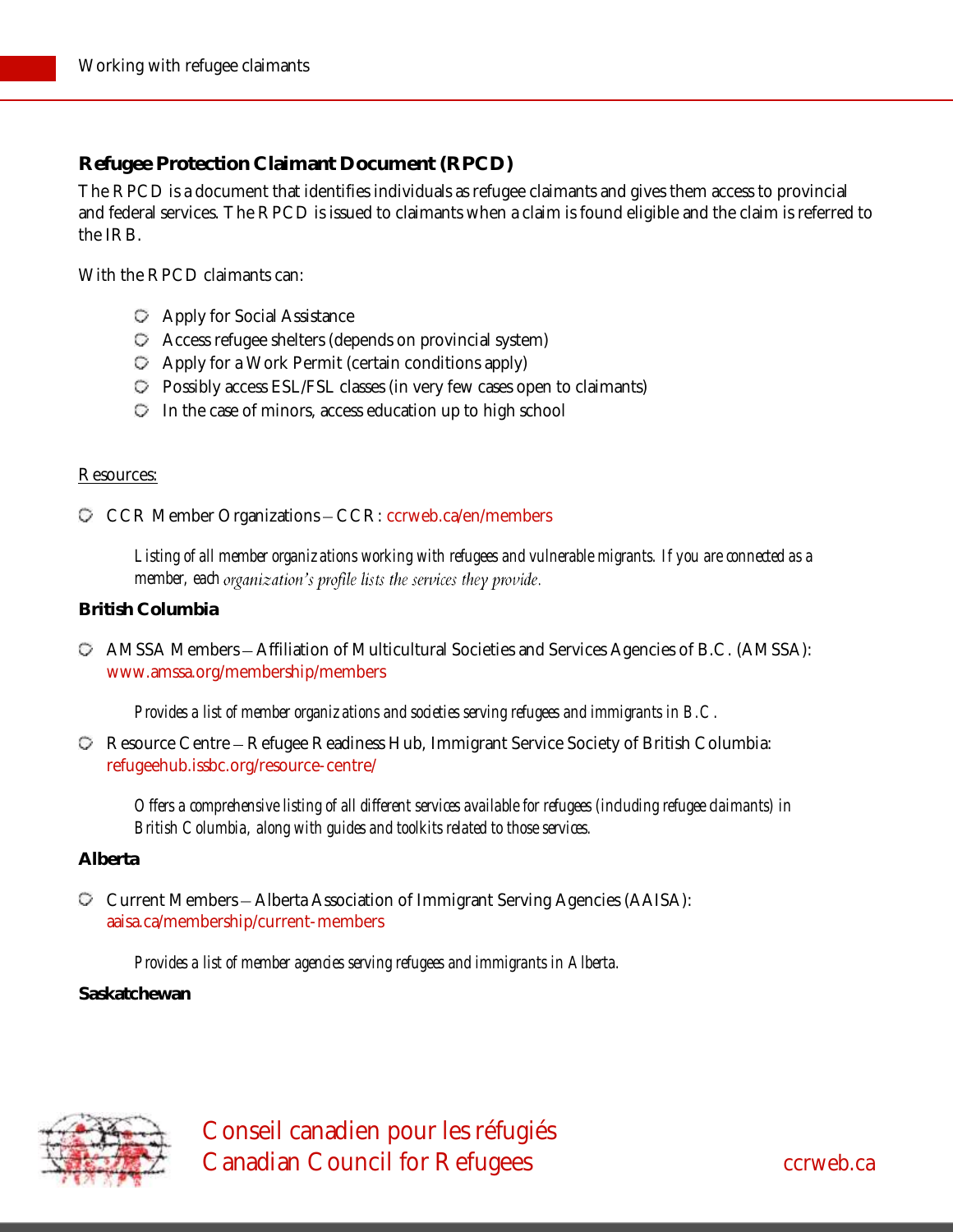$\heartsuit$  SAISIA Members – Saskatchewan Association of Immigrant Settlement and Integration Agencies (SAISIA): [www.saisia.ca/index.php/membership](file:///C:/Users/Projet2/AppData/Local/Temp/www.saisia.ca/index.php/membership)

*Provides a list of member agencies serving refugees and immigrants in Saskatchewan.*

**Manitoba**

 $\heartsuit$  Members – Manitoba Association of Newcomers Serving Organizations (MANSO): [mansomanitoba.ca/members](http://mansomanitoba.ca/members/)

*Provides a list of member agencies serving refugees and immigrants in Manitoba.*

**Ontario**

OCASI Members Ontario Council of Agencies Serving Immigrants (OCASI): <http://www.ocasi.org/ocasi-members>

*Provides a list of member organizations and agencies serving refugees and immigrants in Ontario.*

**D** Settlement. Org - Information Newcomers Can Trust - OCASI: [settlement.org](https://settlement.org/)

*Covers a wide range of information concerning services accessible to refugees and vulnerable migrants in Ontario.*

Ontario Works: Overview Ontario Ministry of Community and Social Services: [www.mcss.gov.on.ca/en/mcss/programs/social/ow](file:///C:/Users/Projet2/AppData/Local/Temp/www.mcss.gov.on.ca/en/mcss/programs/social/ow)

Gives more information on the "emergency assistance" that is accessible to inland claimants prior to the *issuance of the RPCD up to a maximum of three months or six 16-day instalments. Lists all local offices to reach out to in order to apply.*

**P** Refugee Rights in Ontario: information for front-line workers - CLEO: [refugee.cleo.on.ca/en/refugee](http://refugee.cleo.on.ca/en/refugee-rights-ontario)[rights-ontario](http://refugee.cleo.on.ca/en/refugee-rights-ontario)

*FAQ format -*

**Quebec**

Membres Table de Concertation des organismes au service des personnes réfugiées et immigrantes (TCRI) : [tcri.qc.ca/membres](http://tcri.qc.ca/membres)

*In French - Provides a list of member organizations serving refugees and immigrants in Quebec.*

 $\heartsuit$  Immigrants and Refugees: Access to Social Benefits and Programs in Quebec  $\sim$  Community Legal services of Point St-Charles and Little-Burgundy: [www.servicesjuridiques.org/wp](http://www.servicesjuridiques.org/wp-content/uploads/Guide.2017.ENG_.web_.pdf)[content/uploads/Guide.2017.ENG\\_.web\\_.pdf](http://www.servicesjuridiques.org/wp-content/uploads/Guide.2017.ENG_.web_.pdf)

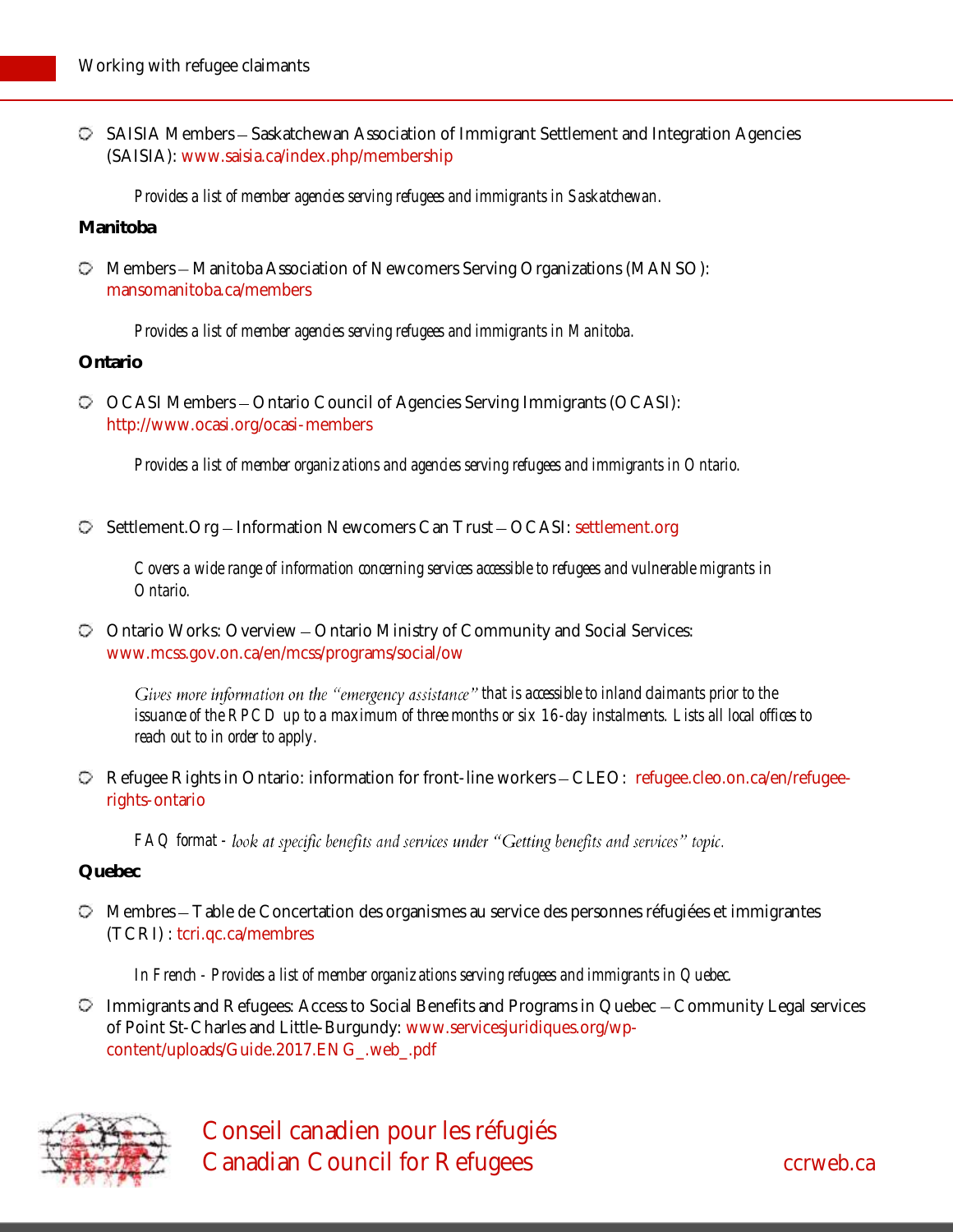*Offers a detailed explanation of all social benefits and programs for refugee claimants in Quebec.*

 $\heartsuit$  Guide for asylum seekers in Quebec wishing to obtain Quebec government services – Quebec Ministry of Immigration, Diversity and Inclusion: [www.immigration-quebec.gouv.qc.ca/publications/en/divers/Guide](http://www.immigration-quebec.gouv.qc.ca/publications/en/divers/Guide-asylum-seekers.pdf)[asylum-seekers.pdf](http://www.immigration-quebec.gouv.qc.ca/publications/en/divers/Guide-asylum-seekers.pdf)

*Listing of the resources available to refugee claimants in Quebec.*

#### **New Brunswick**

Members New Brunswick Multicultural Council (NBMC): [www.nb-mc.ca/members](file:///C:/Users/Projet2/AppData/Local/Temp/www.nb-mc.ca/members)

*Provides a list of member organizations serving refugees and immigrants in New Brunswick.*

**Nova Scotia, P.E.I., Newfoundland and Labrador**

 $\heartsuit$  ARAISA members - Atlantic Region Association of Immigrant Serving Agencies (ARAISA): [www.araisa.ca/content/page/membership\\_list](file:///C:/Users/Projet2/AppData/Local/Temp/www.araisa.ca/content/page/membership_list)

*Provides a list of member organizations serving refugees and immigrants in the Atlantic provinces.*

### <span id="page-9-0"></span>**Interim Federal Health Program (IFHP)**

When refugee claimants receive the RCPD, they also have access to the Interim Federal Health Program (IFHP), as the RCPD serves as health card. Note that all refugee claimants need to do a medical examination by an IRCC accredited medical provider within 30 days after the RPCD is issued. Refugee claimants continue to be eligible to the IFHP after their refugee claim is rejected as well as ineligible claimants that are eligible for PRRA.

#### Resources:

 $\heartsuit$  Issuing instructions for medical examinations - IRCC[: https://www.canada.ca/en/immigration-refugees](https://www.canada.ca/en/immigration-refugees-citizenship/corporate/publications-manuals/operational-bulletins-manuals/standard-requirements/medical-requirements/exam/issuing-instructions-medical-examinations.html)[citizenship/corporate/publications-manuals/operational-bulletins-manuals/standard-requirements/medical](https://www.canada.ca/en/immigration-refugees-citizenship/corporate/publications-manuals/operational-bulletins-manuals/standard-requirements/medical-requirements/exam/issuing-instructions-medical-examinations.html)[requirements/exam/issuing-instructions-medical-examinations.html](https://www.canada.ca/en/immigration-refugees-citizenship/corporate/publications-manuals/operational-bulletins-manuals/standard-requirements/medical-requirements/exam/issuing-instructions-medical-examinations.html)

*Lists timelines and processes*

 $\heartsuit$  Find a Panel Physician – IRCC: [www.cic.gc.ca/pp-md/pp-list.aspx](http://www.cic.gc.ca/pp-md/pp-list.aspx)

*Listing of all approved physician for medical examination.*

 $\heartsuit$  Interim Federal Health Program: Summary of coverage - IRCC[: www.canada.ca/en/immigration](http://www.canada.ca/en/immigration-refugees-citizenship/services/refugees/help-within-canada/health-care/interim-federal-health-program/coverage-summary.html)[refugees-citizenship/services/refugees/help-within-canada/health-care/interim-federal-health](http://www.canada.ca/en/immigration-refugees-citizenship/services/refugees/help-within-canada/health-care/interim-federal-health-program/coverage-summary.html)[program/coverage-summary.html](http://www.canada.ca/en/immigration-refugees-citizenship/services/refugees/help-within-canada/health-care/interim-federal-health-program/coverage-summary.html)

*Information on the inclusions and exclusions of IFHP.*

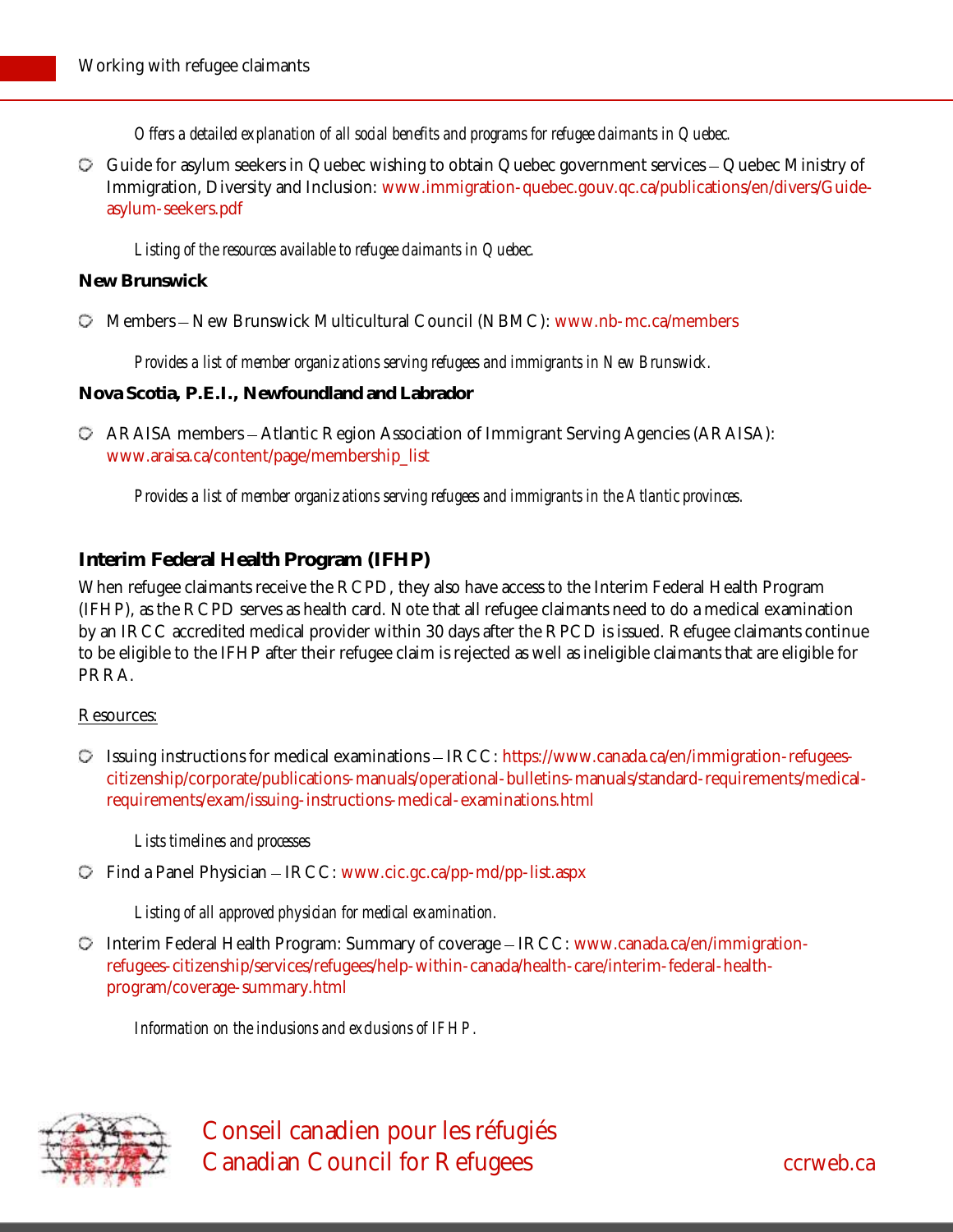# **Step 3: Work Permit**

## **Why is it important?**

A work permit is not only mandatory to work, but it is also required to get a Social Insurance Number (SIN). The SIN is later useful to file taxes and to apply for the Canada Child Benefit (only available after the parent is accepted as a refugee). Even if the claimant does not intend to work, having the work permit is useful until they obtain the permanent residence. Claimants are encouraged to keep renewing the work permit (no limit of renewal) up until they get the permanent residence. Because of long processing times, the renewal process needs to be initiated early on.

**Who can apply?**

- $\heartsuit$  Claimants whose claim has been found eligible
- Rejected refugee claimants
- $\heartsuit$  Individuals who have:
	- o A positive judicial review
	- o A positive Refugee Appeal Division decision
	- o A positive decision on Pre-Removal Risk Assessment (PRRA)
	- o An unenforceable removal order, including people whose claims are found ineligible but are eligible for PRRA
	- o Been accepted under Humanitarian & Compassionate grounds

## **When can one apply?**

The process of applying for a work permit varies between claimants:

- 1. Non-DCO: Can apply anytime, need to prove they have completed their medical examination.
- 2. DCO: can apply only after their refugee claim is accepted OR after 180 days have passed since their claim was referred to IRB (found eligible). Note that the medical examination is also required.

**What is the cost and who needs to pay?**

Refugee claimants with a claim in process and those found to be refugees do not pay a fee for the work permit. This also applies to those who have received a positive decision on a Pre-Removal Risk Assessment.

However, rejected refugee claimants must pay the fees (\$155) even if:

- $\heartsuit$  There is a pending appeal;
- A decision has been made in Federal Court that refers them back to IRB
- They have been accepted on Humanitarian & Compassionate grounds

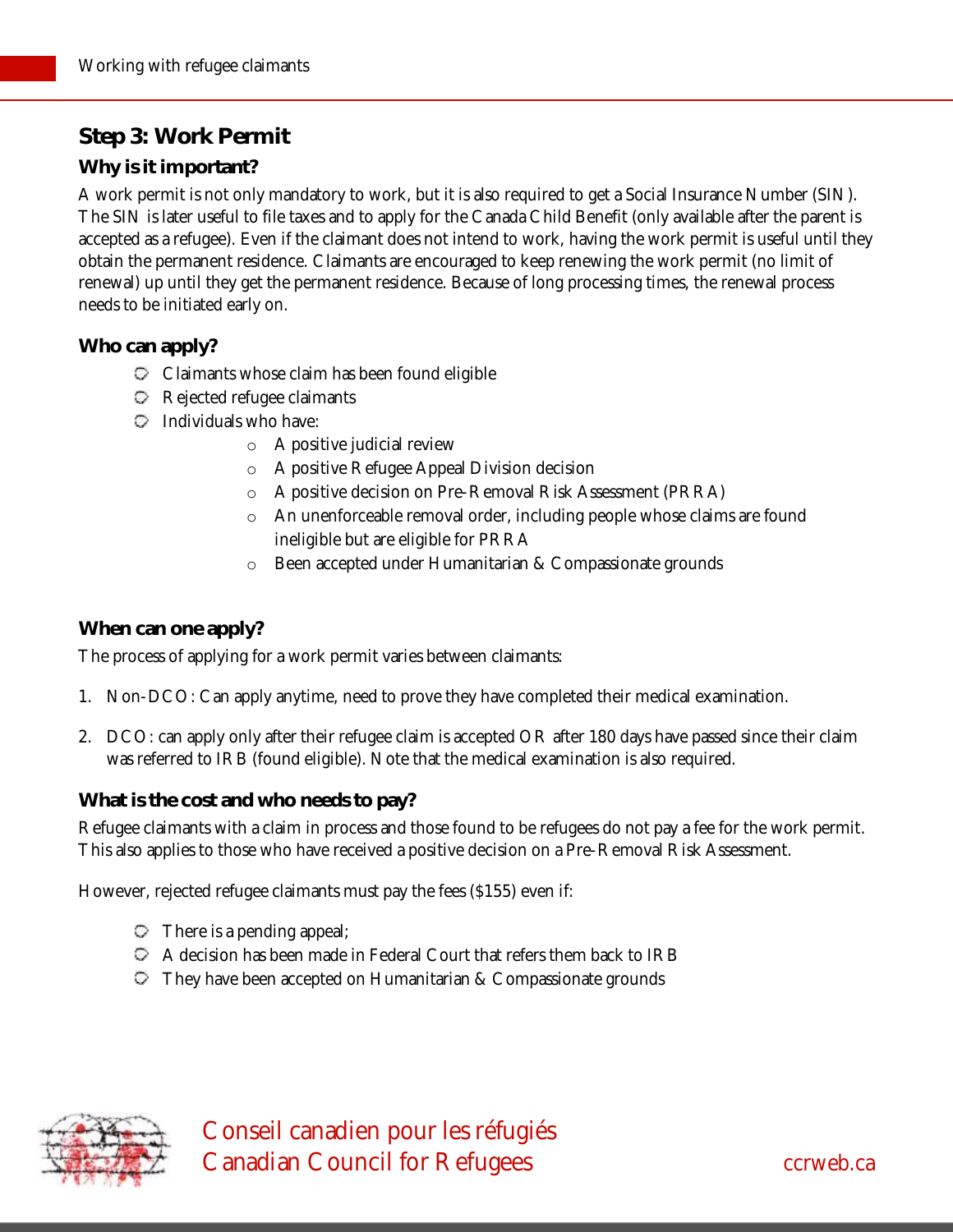#### Resources:

 $\heartsuit$  In-Canada claim – Work and Study Permit Fees Chart - IRCC: [www.canada.ca/en/immigration-refugees](https://www.canada.ca/en/immigration-refugees-citizenship/corporate/publications-manuals/operational-bulletins-manuals/fees/immigration/canada-claim-work-study-permit-chart.html)[citizenship/corporate/publications-manuals/operational-bulletins-manuals/fees/immigration/canada-claim](https://www.canada.ca/en/immigration-refugees-citizenship/corporate/publications-manuals/operational-bulletins-manuals/fees/immigration/canada-claim-work-study-permit-chart.html)[work-study-permit-chart.html](https://www.canada.ca/en/immigration-refugees-citizenship/corporate/publications-manuals/operational-bulletins-manuals/fees/immigration/canada-claim-work-study-permit-chart.html)

*Chart with all fees and exemptions according to the person's status or situation.* 

### **Applying online vs on paper**

It is possible to apply for a work permit online or to mail an application. In general, online applications are processed faster. However, the online application can be challenging for claimants, mostly due to the payment requirements:

- $\heartsuit$  The payment must be done online with a credit card.
- The online application requires payment of an additional \$100 open permit fee even though refugee claimants, refused refugee claimants and individuals with an unenforceable removal order are exempted from this fee (always double check with your community organization, other categories might also be exempt). When paid upfront through the online process, the fee is eventually reimbursed (a few months later).

#### Resources:

Work Permit Online Application Instruction Guide Romero House: [ccrweb.ca/en/member-resources](http://ccrweb.ca/en/member-resources) (available to CCR members only)

*Practical guide to make a work permit application online.*

Create an account or sign in IRCC[: www.canada.ca/en/immigration-refugees](https://www.canada.ca/en/immigration-refugees-citizenship/services/application/account.html)[citizenship/services/application/account.html](https://www.canada.ca/en/immigration-refugees-citizenship/services/application/account.html)

*For online applications, home page to create an account.*

 $\heartsuit$  Check application processing times  $-$  IRCC: [www.cic.gc.ca/english/information/times/index.asp](http://www.cic.gc.ca/english/information/times/index.asp)

*Notice explaining the delays for processing times.*

# **Step 4: Preparing for the hearing**

The hearing with IRB is a very crucial step. Claimants should ensure they have proper legal counsel throughout the process (starting with preparing the BOC form).

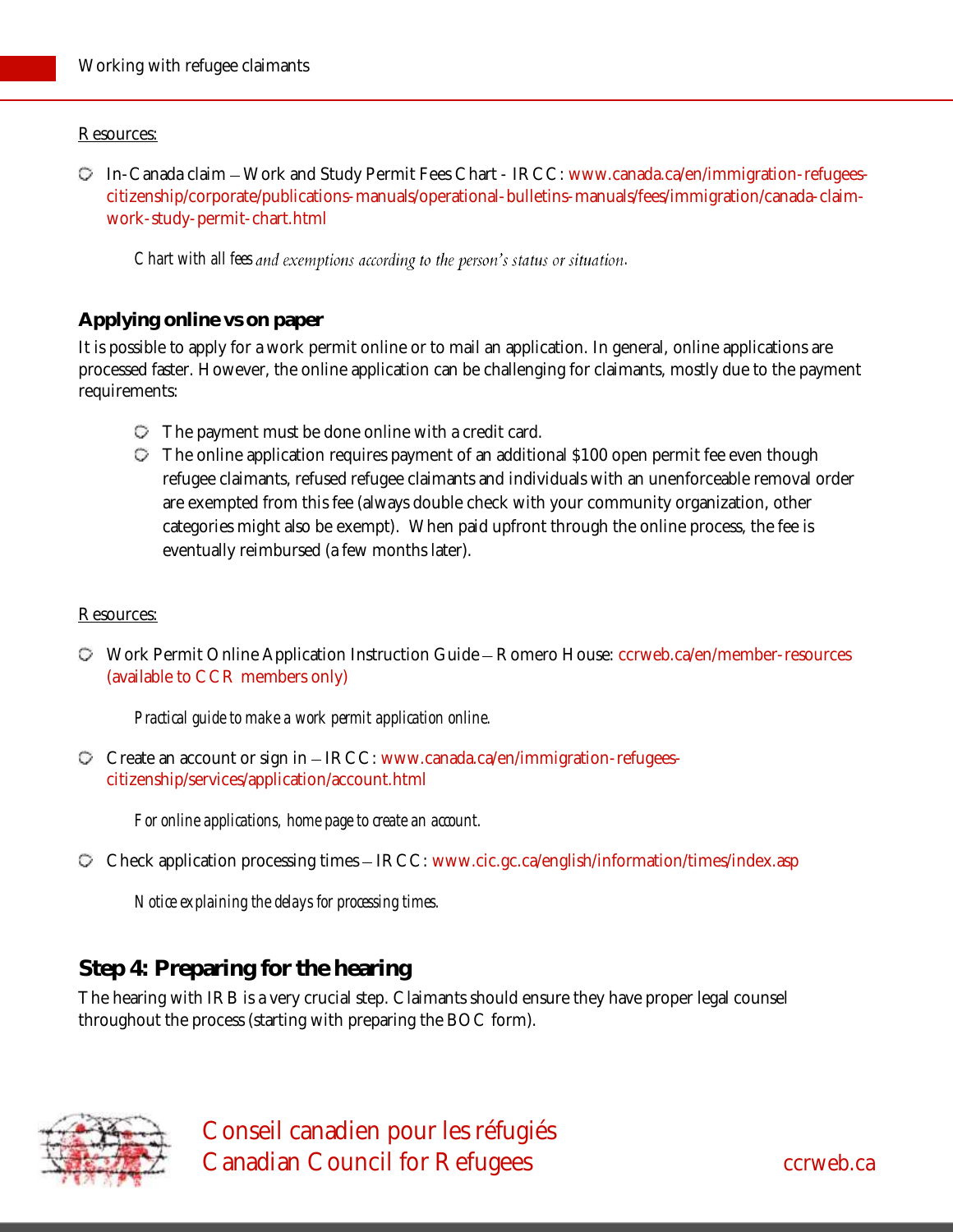The IRB has strict rules when it comes to how and when evidence can be submitted. Evidence is needed to demonstrate the situation in the country of origin of the claimant as well as to document the specifics of the claimant's case. For all evidence gathered, documents need to be translated into French or English and (ideally) reviewed by a lawyer. The deadline to submit all documents is 10 days before the hearing, although all important additional documents should be brought to the hearing with an explanation of why they could not be sent within the deadline.

For those who have hearings outside of their location, it is important to prepare in advance and have logistics around accommodation, childcare, travel and food sorted out.

#### Resources:

Your Refugee Hearing CLEO: [refugeehearing.cleo.on.ca](https://refugeehearing.cleo.on.ca/)

*Directs to all tools and resources to get ready for the hearing, for the day of the hearing and after the hearing.*

 $\heartsuit$  Training resource and tools  $-\text{UORAP}$ [: refugee.cleo.on.ca/en/uorap](http://refugee.cleo.on.ca/en/uorap)

*Starting from a case scenario, the resource takes you through the process of making a claim, with videos explaining each step. Provides hearing preparation checklists, a to-do list to gather evidence and a guide for community workers to support claimants.*

 $\heartsuit$  Get ready for your refugee hearing  $-$  Kinbrace: [refugeeclaim.ca](https://refugeeclaim.ca/)

*This website gives you access to all Kinbrace resources (preparation guides and Ready Tours) as well as information updates for refugee claimants preparing for their hearings.*

 $\heartsuit$  Refugee hearing preparation guide – Kinbrace: [refugeeclaim.ca/preparation-guide](https://refugeeclaim.ca/preparation-guide/)

*This guide is addressed to claimants themselves and available in 11 languages (varies according to the region selected).*

 $\heartsuit$  Ready Tours – Kinbrace Community Society: [refugeeclaim.ca/ready-tours/](http://refugeeclaim.ca/ready-tours/)

*Free tours offered in partnership between IRB and NGOs. Offered in Vancouver, Calgary, Edmonton, Winnipeg, Toronto and Montreal to support claimants to prepare for their refugee hearing by visiting the hearing rooms, meeting IRB staff, and getting familiarized with what will happen during the hearing.*

 $\heartsuit$  "An Introduction to Canada's Refugee Determination System" – IRB: [www.youtube.com/watch?v=gG52QiQr574](https://www.youtube.com/watch?v=gG52QiQr574)

*Video explaining the refugee determination system of Canada and showing you what hearings look like.*

 $\heartsuit$  Waiting for a refugee protection hearing? Here's what you should know - IRB: [www.irb](http://www.irb-cisr.gc.ca/Eng/RefClaDem/Pages/HearingAudience.aspx)[cisr.gc.ca/Eng/RefClaDem/Pages/HearingAudience.aspx](http://www.irb-cisr.gc.ca/Eng/RefClaDem/Pages/HearingAudience.aspx)



 Conseil canadien pour les réfugiés Canadian Council for Refugees can be converted as a converted control of the case of the case of the case of the case of the case of the case of the case of the case of the case of the case of the case of the case of the c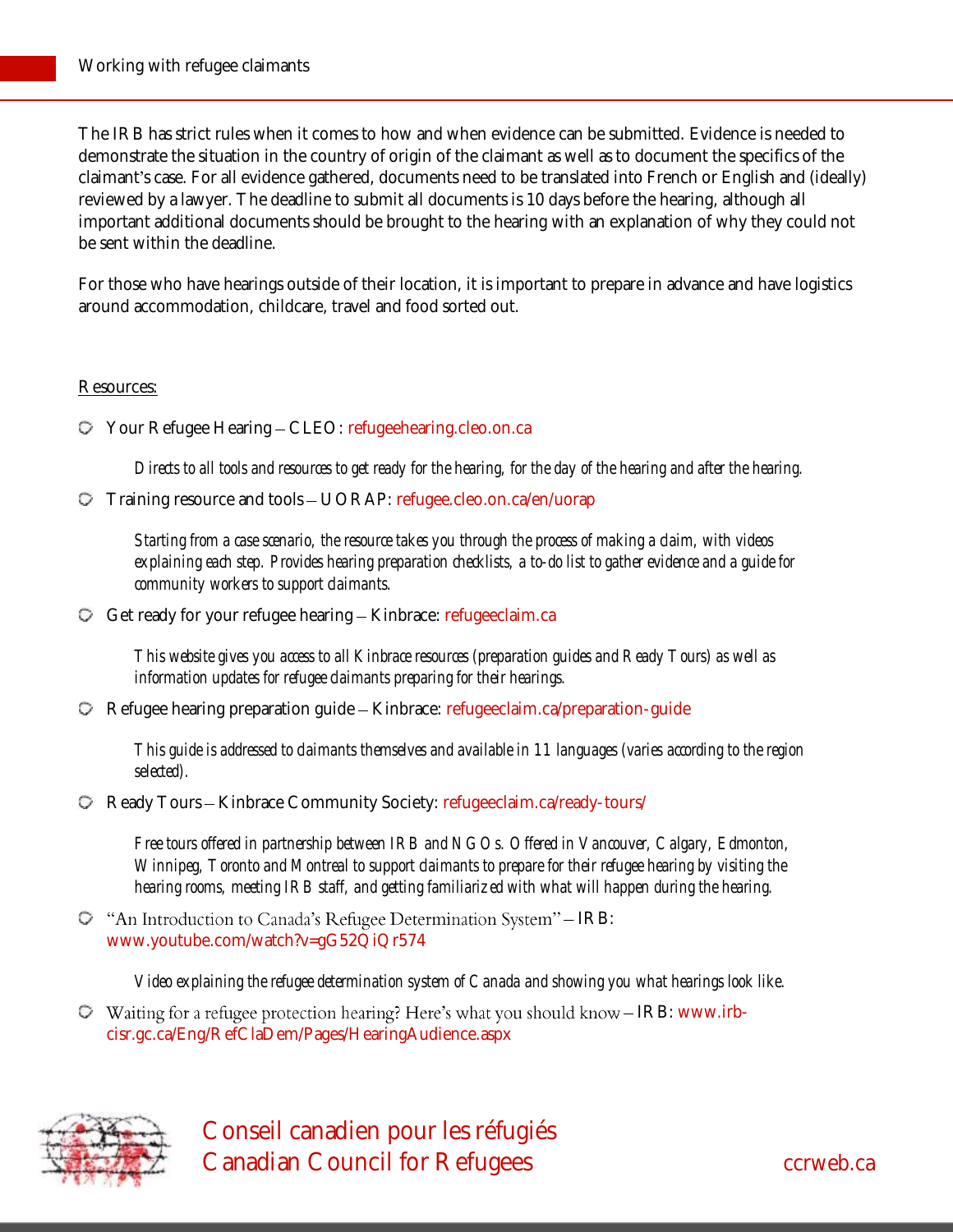*Due to high demand and limited capacity, there are important delays and backlogs at the IRB. This notice explains the current situation (including a practical Q&A).*

# **Step 5: Post-Hearing**

## **Decision**

The Refugee Protection Division (RPD) will mail a "Notice of Decision" saying whether the claim was accepted or rejected. It is thus crucial to ensure the RPD has the claimant's current address.

The "Notice of Decision" will:

- $\heartsuit$  If positive: be included in the Permanent Residence application
- $\heartsuit$  If negative: determine the timeline for recourses (upon reception date)

\*Note that the "Notice of Decision" is the ONLY document that claimants have to prove their immigration status as protected persons or Canadian residents. It is crucial to keep the original, except when applying for a "verification of status".

### **1. Positive decision**

The claimant is now recognized as a Refugee (Protected Person) and is entitled to more services and to apply for Permanent Residence (PR), in which they can include their spouse and dependent children in or outside Canada (under 22 years old) and thus start the process of family reunification.

## **a. Permanent Residence (PR) application**

Many of the documents used to make the claim are used again for the PR application, so ensure the claimant keeps copies of all documents.

Fees:

- Principal applicant: \$550
- Spouse/Partner: \$550
- Dependent Child: \$150 per child

Fees can only be paid online and a copy of the receipt must be submitted with the PR application. Unfortunately online payments for fees are often a challenge for applicants. Note that in the case of an unaccompanied minor, as principal applicant each child must pay the principal applicant fee of \$550.

\*Note: Make sure the application is completed and mailed by courier & tracked.

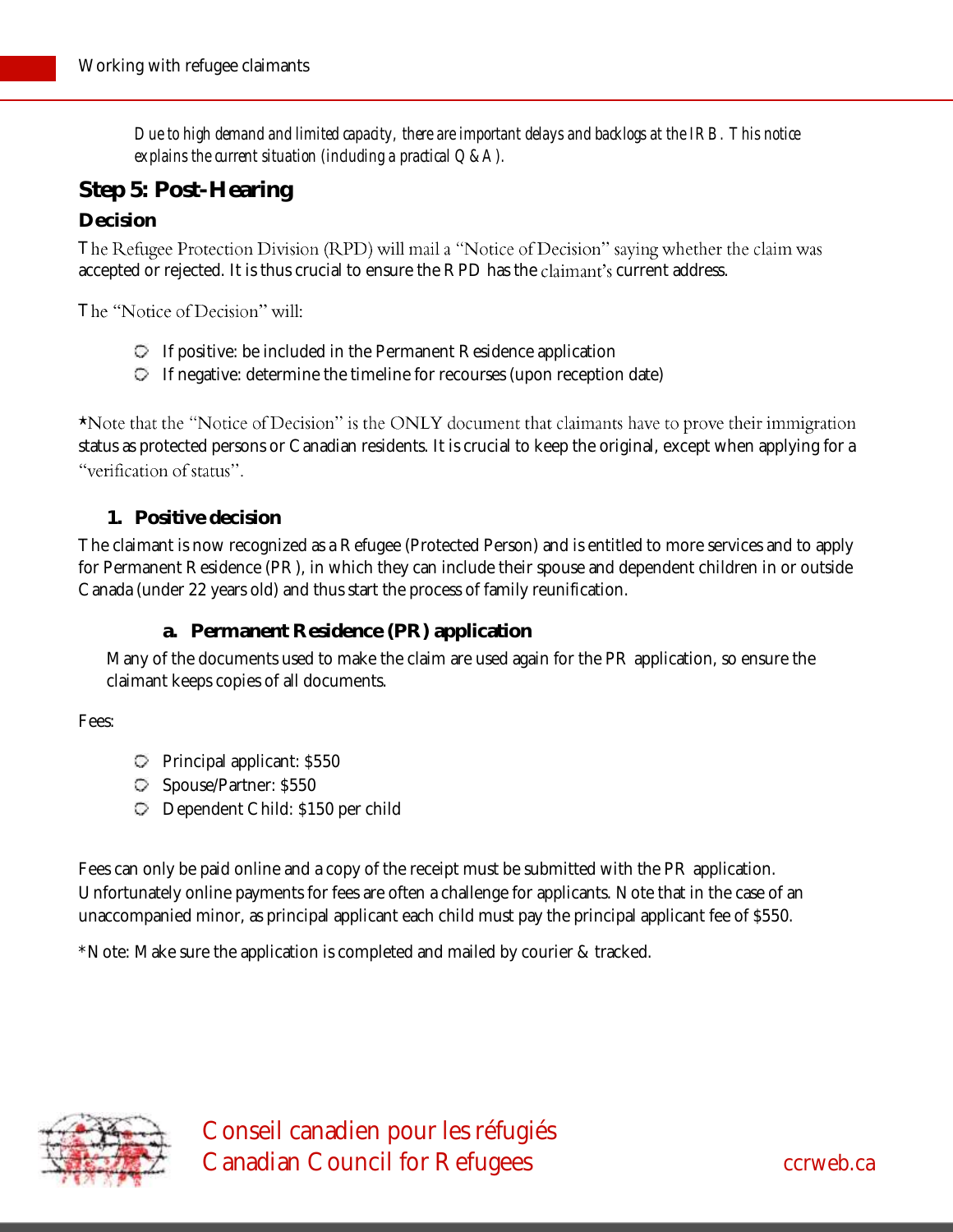### Resources:

 $\heartsuit$  Application for Permanent Residence in Canada – Protected Persons and Convention Refugees – IRCC: [www.cic.gc.ca/english/information/applications/refugee.asp](http://www.cic.gc.ca/english/information/applications/refugee.asp)

*List of all forms to fill out in order to apply for Permanent Residence.*

 $\heartsuit$  Age of dependants  $-CCR$ : [ccrweb.ca/en/age-dependants](http://ccrweb.ca/en/age-dependants)

*A practical resource with updates on the age of dependants and information on which children can be included*.

 $\heartsuit$  Strategies for intervening in family reunification cases: Practical guide  $-CCR$ : [ccrweb.ca/en/family](http://ccrweb.ca/en/family-reunification-practical-guide)[reunification-practical-guide](http://ccrweb.ca/en/family-reunification-practical-guide)

*A practical guide that covers the major barriers facing families trying to reunite.*

**b. Other services** 

With a positive decision from the Refugee Protection Division (RPD), a protected person can now also apply for:

- Provincial health card
- $\heartsuit$  Post-secondary education (with a study permit until they have their PR)
- ESL/FSL/Language Instruction for Newcomers to Canada (LINC) classes, or *francisation* (in Quebec)
- $\heartsuit$  Services provided by IRCC funded settlement agencies (outside Quebec)
- Canada Child Benefit
- Refugee Travel Document

#### Resources:

**D** Refugee protection claimants and studying in Canada – IRCC: [www.canada.ca/en/immigration-refugees](http://www.canada.ca/en/immigration-refugees-citizenship/corporate/publications-manuals/operational-bulletins-manuals/temporary-residents/study-permits/refugees-protected-persons.html)[citizenship/corporate/publications-manuals/operational-bulletins-manuals/temporary-residents/study](http://www.canada.ca/en/immigration-refugees-citizenship/corporate/publications-manuals/operational-bulletins-manuals/temporary-residents/study-permits/refugees-protected-persons.html)[permits/refugees-protected-persons.html](http://www.canada.ca/en/immigration-refugees-citizenship/corporate/publications-manuals/operational-bulletins-manuals/temporary-residents/study-permits/refugees-protected-persons.html)

*Information on study permits for protected persons.*

 $\heartsuit$  Application to study in Canada, Study Permits - IRCC: [www.cic.gc.ca/EnGLish/information/applications/student.asp](http://www.cic.gc.ca/EnGLish/information/applications/student.asp)

*Practical information on how to apply for a study permit in Canada.*

C Child Tax Benefit: Practical FAQs - CCR: [ccrweb.ca/en/faq/child-tax-benefit](http://ccrweb.ca/en/faq/child-tax-benefit)

*Members'* only CCR FAQs on the Child Tax Benefit.

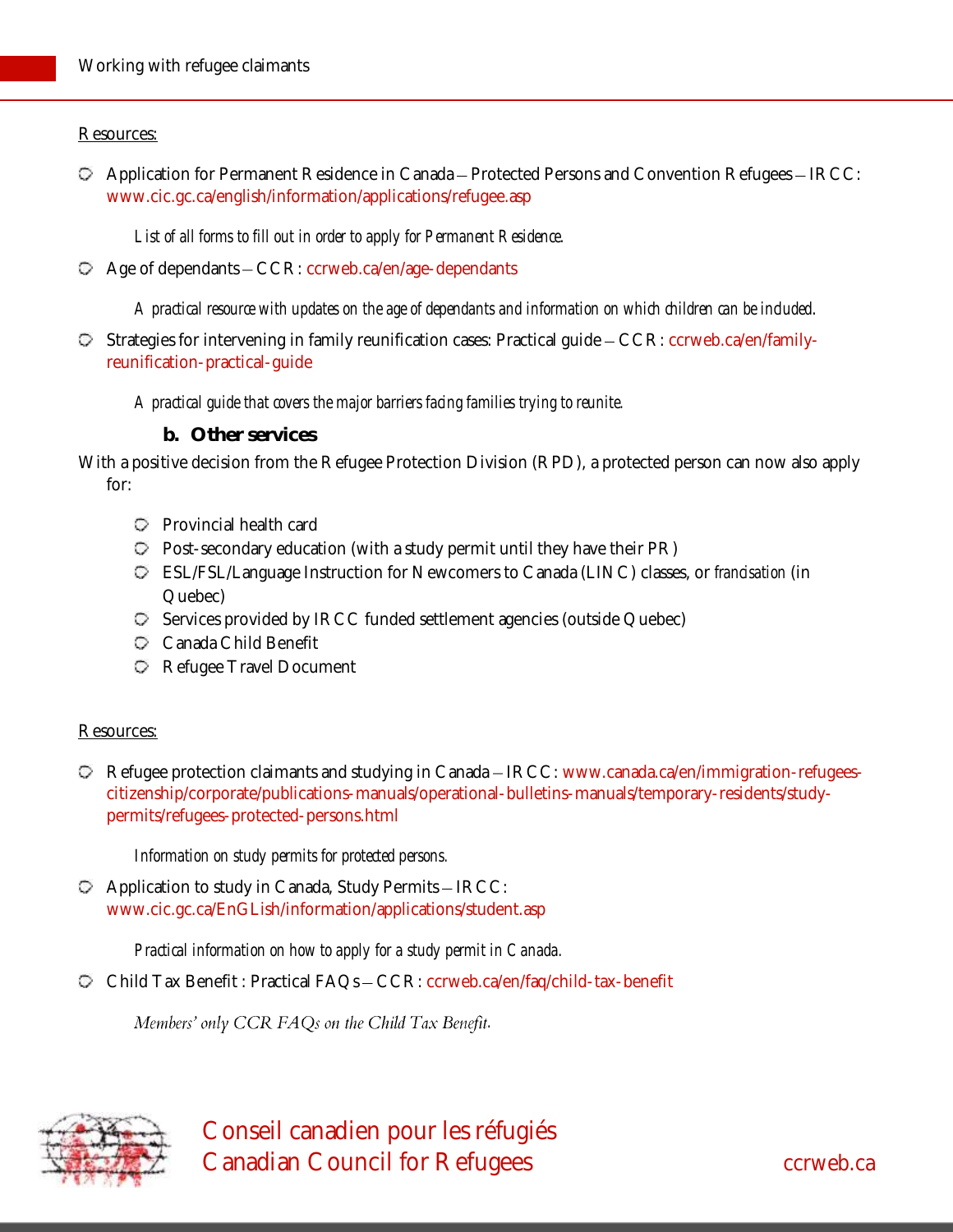Permanent resident travel documents IRCC: [www.canada.ca/en/immigration-refugees](https://www.canada.ca/en/immigration-refugees-citizenship/services/new-immigrants/pr-travel-document.html)[citizenship/services/new-immigrants/pr-travel-document.html](https://www.canada.ca/en/immigration-refugees-citizenship/services/new-immigrants/pr-travel-document.html)

*Practical information on how to apply for a travel document to travel without fear of losing the right to remain in Canada.*

 $\heartsuit$  Cessation: Basic information  $-CCR$ : [ccrweb.ca/en/cessation-basic-information](http://ccrweb.ca/en/cessation-basic-information)

*Practical information on why it is crucial that refugees do not apply for or use a passport from their origin country, which might cause them lose their right to remain in Canada.*

### **2. Negative decision**

Unfortunately, claimants are often faced with a negative decision. When this is the case, we recommend seeking legal counsel to help with the next steps according to the options available to the claimant.

**Possible recourses:**

**a) Refugee Appeal Division (RAD)**

When faced with a negative decision, rejected refugee claimants need to see if they can apply to the RAD to appeal the decision on their case.

Deadline: 15 days after written decision is received. Not all claimants can apply.

**b) Judicial Review**

If claimants are not eligible to appeal to the RAD, they can ask the Federal Court of Canada to review the decision. Lawyers need to apply on behalf of rejected refugee claimants.

Deadline: 15 days after written decision is received. No automatic stay of removal, which means a claimant might be removed before decision.

**c) Pre-removal Risk Assessment (PRRA)**

The PRRA is a paper-based application filed by people facing removal of Canada in order to request protection based on assessment of the risks they would face if removed.

Deadline: In most cases, only available after 12 months have passed since the negative refugee decision. Cannot be self-initiated, Canada Border Service Agency (CBSA) assesses claimant's eligibility for PRRA and sends information to the claimant concerning possibilities of PRRA if applicable.

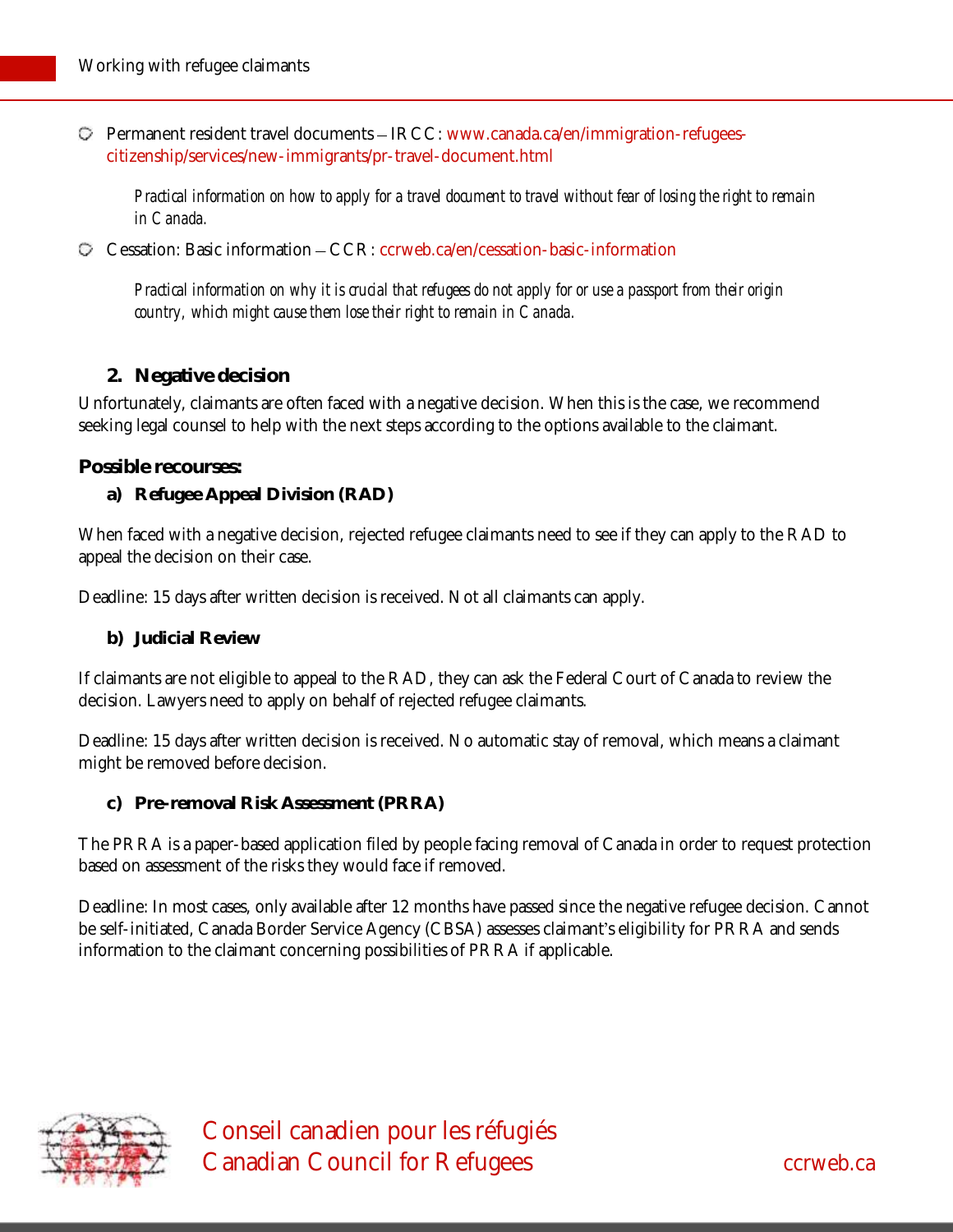**d) Humanitarian and Compassionate application (H&C)**

H&C is an application for permanent residence (PR) on Humanitarian and Compassionate Grounds that looks at a) establishment in Canada, b) best interests of a child, and c) hardship the applicants would face if they had to leave Canada. It is a discretionary decision.

Deadline: In most cases, rejected claimants may only apply after 12 months have passed since the negative refugee decision (with exceptions in cases involving best interests of the child or serious health risks for which there is a lack of available treatment in the country of origin). No automatic stay of removal, which means a claimant might be removed before decision.

#### Resources:

 $\heartsuit$  What if a claimant is unsuccessful at their refugee protection hearing?  $\text{-}$  Your legal rights (CLEO): [yourlegalrights.on.ca/common-question/what-if-claimant-unsuccessful-their-refugee-protection-hearing](http://yourlegalrights.on.ca/common-question/what-if-claimant-unsuccessful-their-refugee-protection-hearing)

*Explains the aftermath of a negative decision and possible outcomes of an appeal.*

 $\heartsuit$  Refugee claims in Canada – Options for refused applicants – IRCC: [www.canada.ca/en/immigration](https://www.canada.ca/en/immigration-refugees-citizenship/services/refugees/claim-protection-inside-canada/after-apply-next-steps/refusal-options.html)[refugees-citizenship/services/refugees/claim-protection-inside-canada/after-apply-next-steps/refusal](https://www.canada.ca/en/immigration-refugees-citizenship/services/refugees/claim-protection-inside-canada/after-apply-next-steps/refusal-options.html)[options.html](https://www.canada.ca/en/immigration-refugees-citizenship/services/refugees/claim-protection-inside-canada/after-apply-next-steps/refusal-options.html)

*This page explains and links to specific information regarding all four options above.*

 $\heartsuit$  The refugee determination system  $-\text{CLEO}:$ [refugee.cleo.on.ca/sites/default/files/docs/Refugee%20Claim%20Flowchart2014jan.pdf](http://refugee.cleo.on.ca/sites/default/files/docs/Refugee%20Claim%20Flowchart2014jan.pdf)

*This chart shows the different timelines and path once a claim is refused.*

 $\heartsuit$  Humanitarian and compassionate grounds  $-CLEO$ : [refugee.cleo.on.ca/en/humanitarian-and](https://refugee.cleo.on.ca/en/humanitarian-and-compassionate-grounds)[compassionate-grounds](https://refugee.cleo.on.ca/en/humanitarian-and-compassionate-grounds)

*This publication explains in detail what is the H&C, who can apply, and how to do so.*

#### **Refused claimants who cannot be removed from Canada**

Some claimants cannot be removed from Canada due to a Temporary Suspension of Removals (TSR) or Administrative Deferral of Removal (ADR). TSRs and ADRs are applied by the Canadian government to countries (or parts of countries) where there is a situation of generalized insecurity.

Note that the TSR or ADR does not apply to persons who are inadmissible on grounds of criminality, international human rights violations, organized crime or security.

For people who cannot be removed due to TSR or ADR, it is possible to apply for: